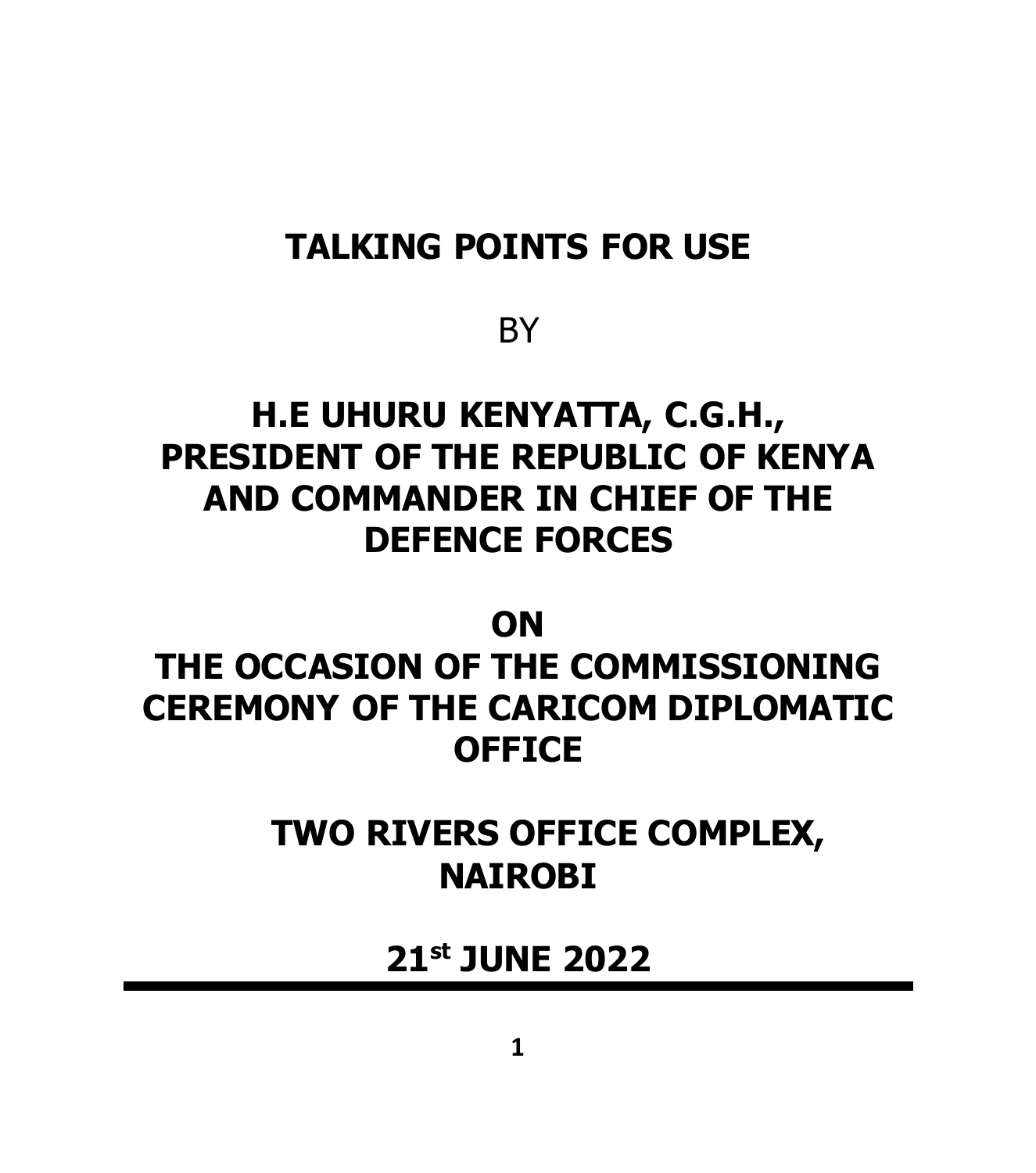# **Hon. Dr. Jerome X. Walcott, Minister for Foreign Affairs, Republic of Barbados,**

# **Dr. Carla Barnet, Secretary General, Caribbean Community,**

**Excellencies,** 

**Distinguished Guests,** 

**Ladies and Gentlemen,**

**Good Evening,**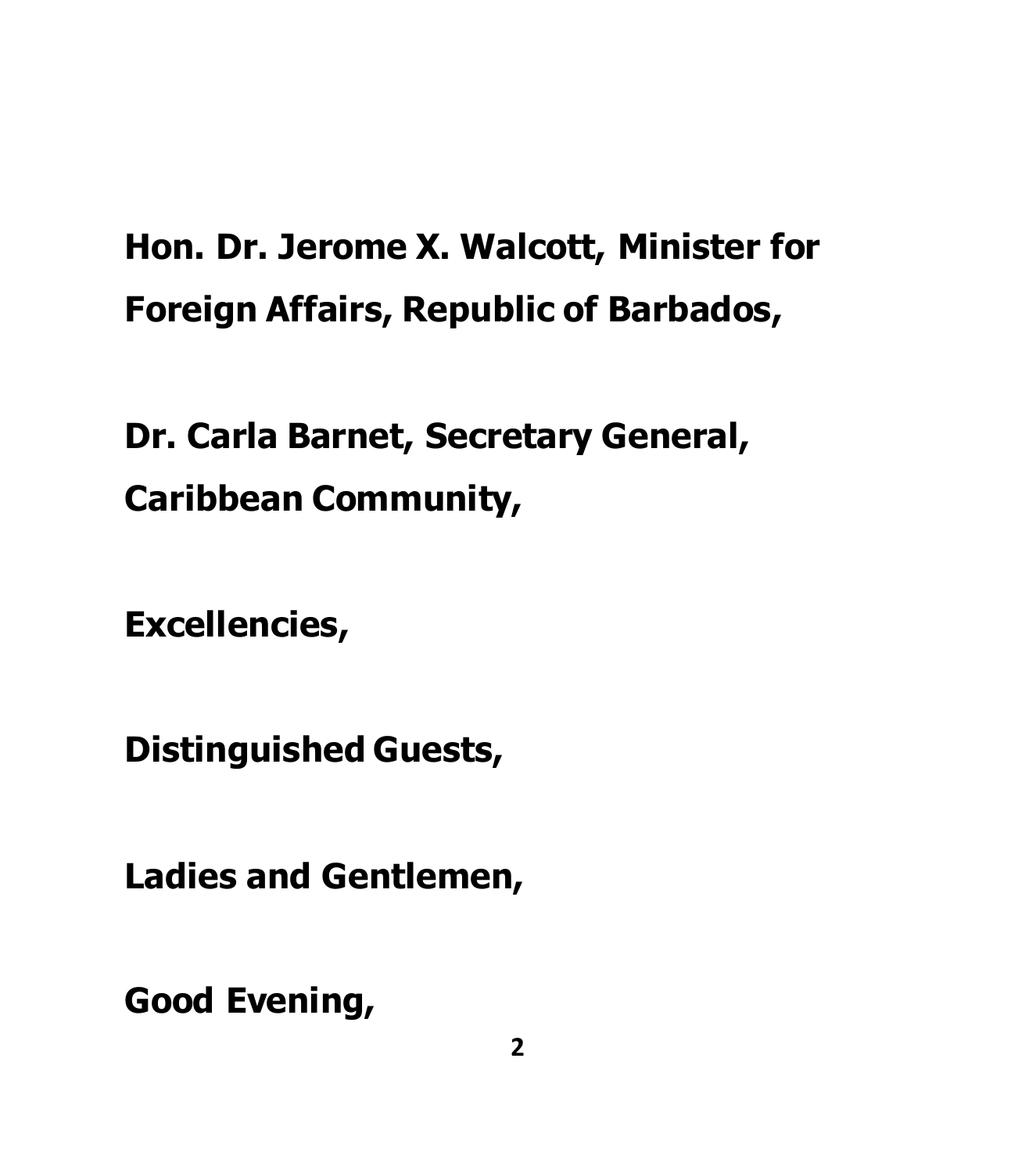**1. F**irst**,** I take this early opportunity to welcome you, Hon. Jerome Walcott, Foreign Affairs Minister of **Barbados;** to **Nairobi, Kenya.**

**2. I** am most delighted to join you in this auspicious occasion**. N**othing gives me greater joy than to participate in occasions where we are fulfilling promises made to our people and our partners**. T**he Commissioning of the **CARICOM Diplomatic Office in Nairobi** is**,** indeed**,** one such event**.**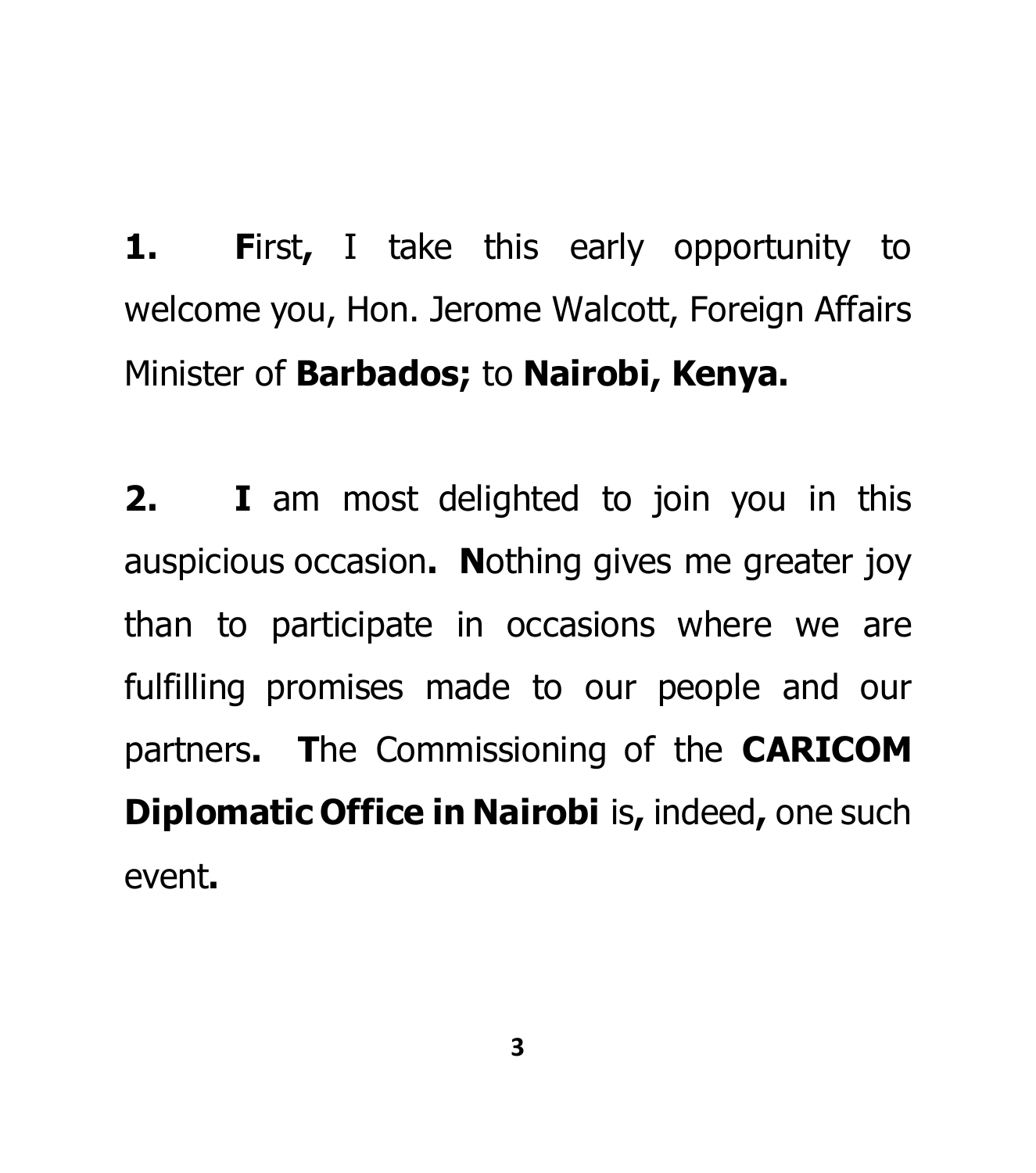**3. I**t is **a fulfilment** of a **promise** I **made**  during my visit to Barbados in 2019**,** to secure a home for the **Caribbean Community in Kenya. T**his is a promise of historic significance in that it will forge closer people-to-people ties between **Africa** and **CARICOM.** 

# **Ladies and Gentlemen,**

**4. Africa** has been separated from the Caribbean region**,** not just by the Atlantic Ocean**,**  but by centuries of few interactions despite our shared common descent and history**.**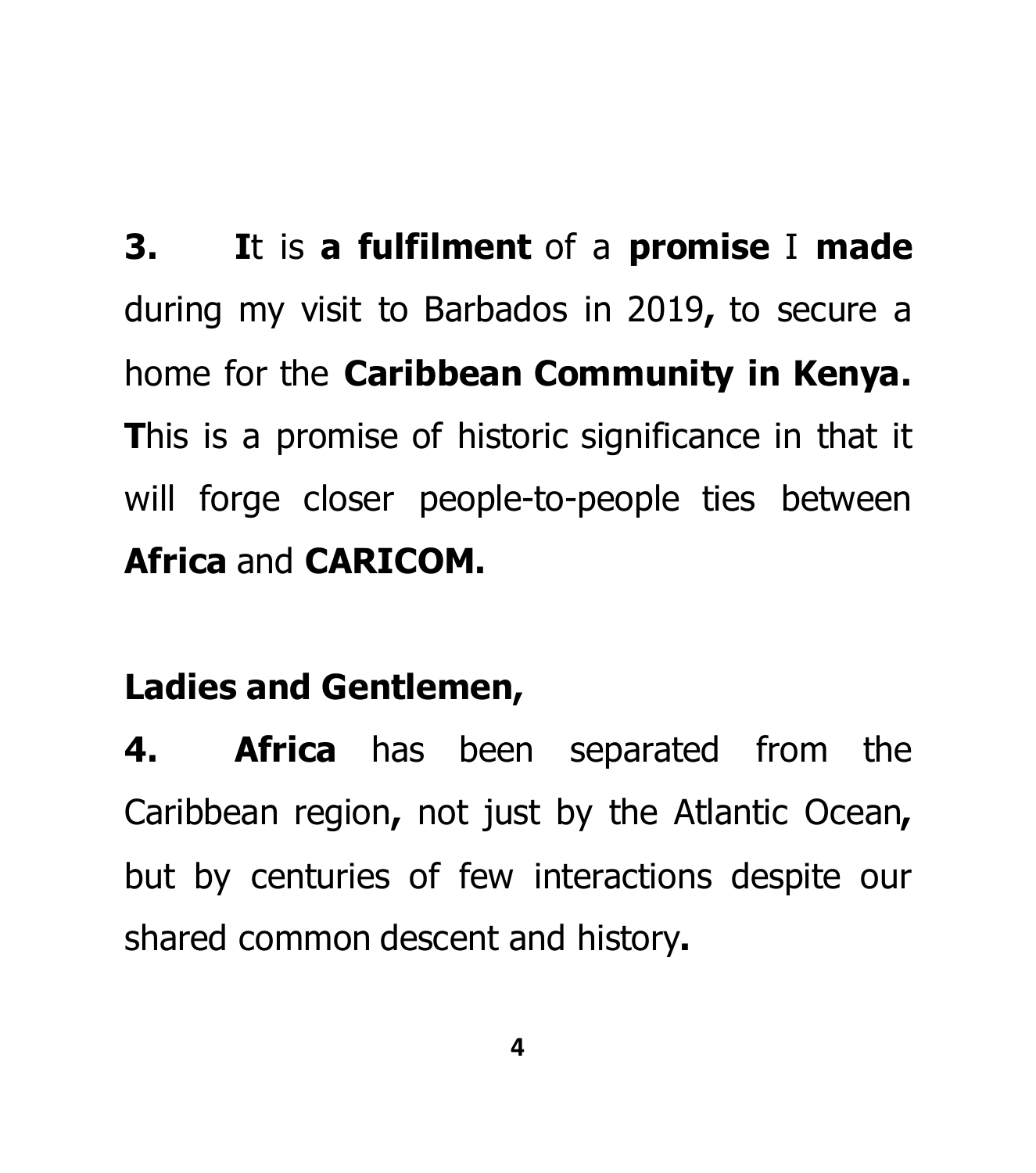**5. B**ut I am proud to state**, Kenya and Barbados have been at the forefront** in fostering linkages between Africa and the Caribbean countries**. A**t the initiative of Kenya**,** the **33rd Ordinary Session of the Assembly** of the AU Heads of State and Government held in Addis Ababa**,** in February 2020 adopted a Declaration on **''Promoting Closer Collaboration and Cooperation between the African Union, the African Diaspora and People of African Descent in the Caribbean and Pacific Regions.''**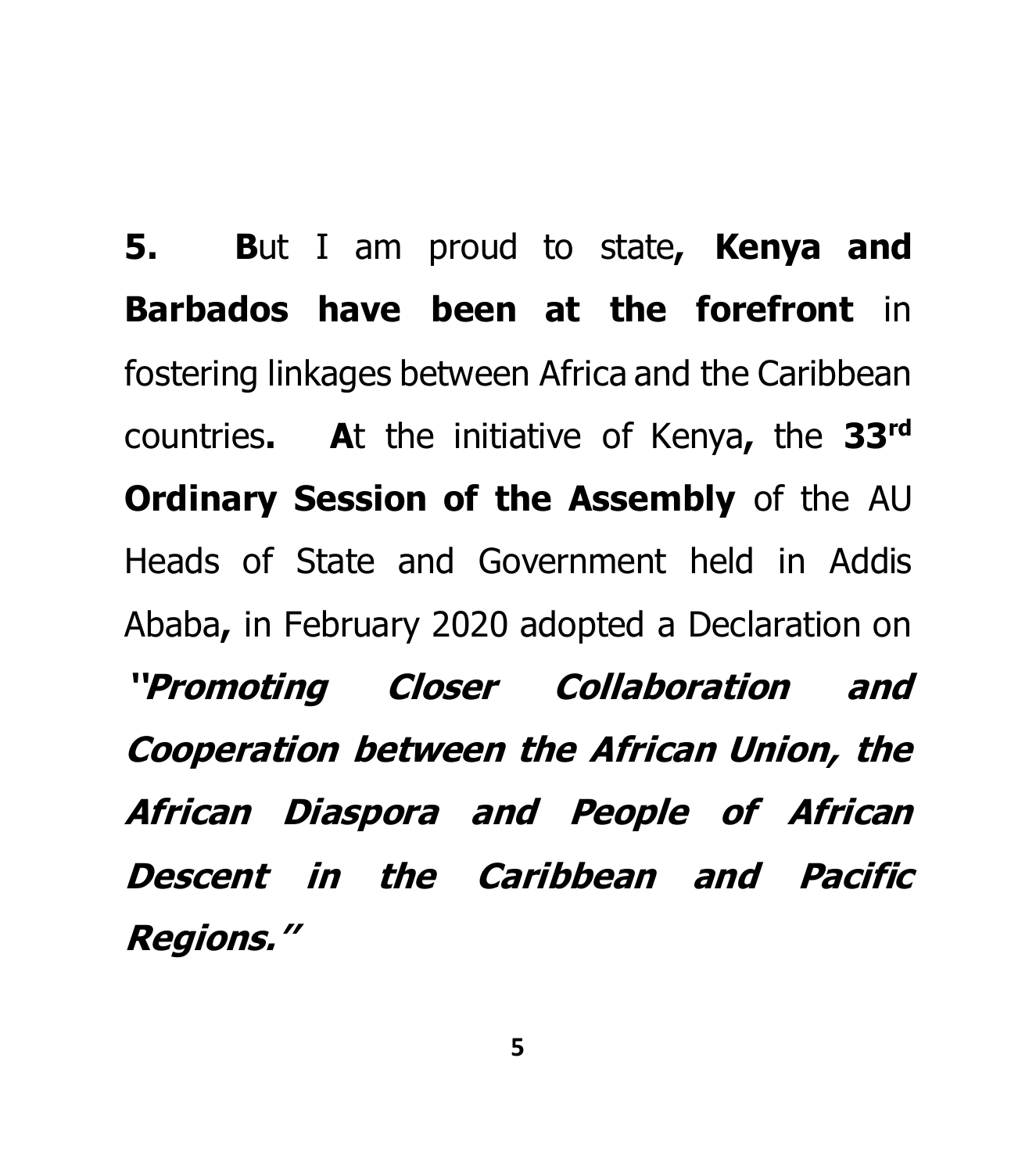**6. A**s a follow-up to the AU Declaration**, Kenya hosted the First Africa-CARICOM Summit**  virtually on **7 th September 2021. W**e agreed to hold the annual Africa-CARICOM Summit on **September 7th every year. I**ndeed**,** we are **pleased** to note that **Barbados has offered to host the next Summit in September** this year**.**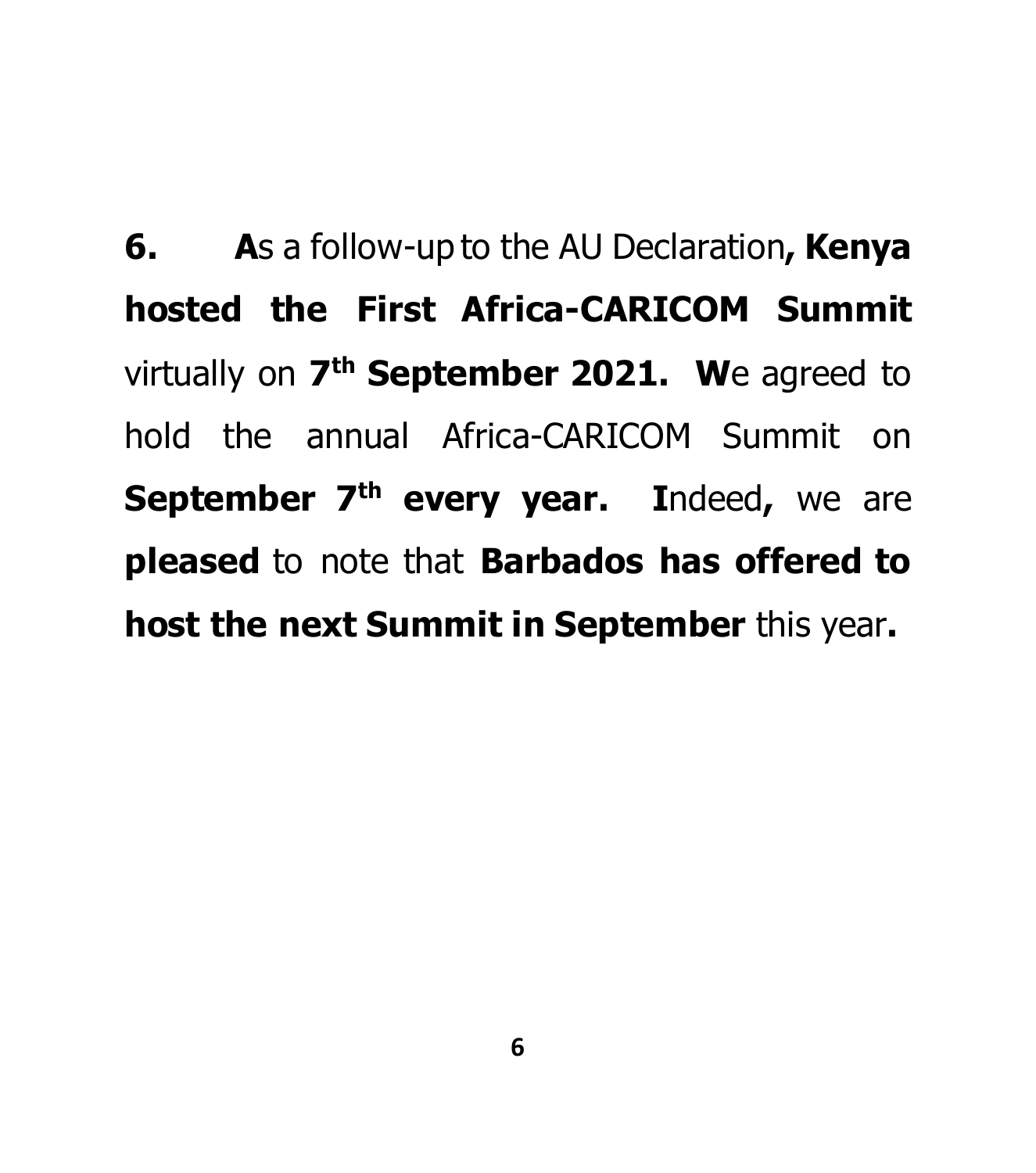## **Ladies and Gentlemen,**

**7. T**he commissioning of the CARICOM Diplomatic Office here in Nairobi demonstrates what can be achieved when people come together with a shared vision and common purpose**. T**his Diplomatic Office will be a **launch pad** into the rest of Africa as Caribbean governments set out to deepen relations with their African counterparts**.** 

**8. F**urther**,** CARICOM representation in Nairobi will provide a platform for African States and Multilateral Organisations hosted here in Nairobi**,** to interact with the Caribbean Community with ease**.**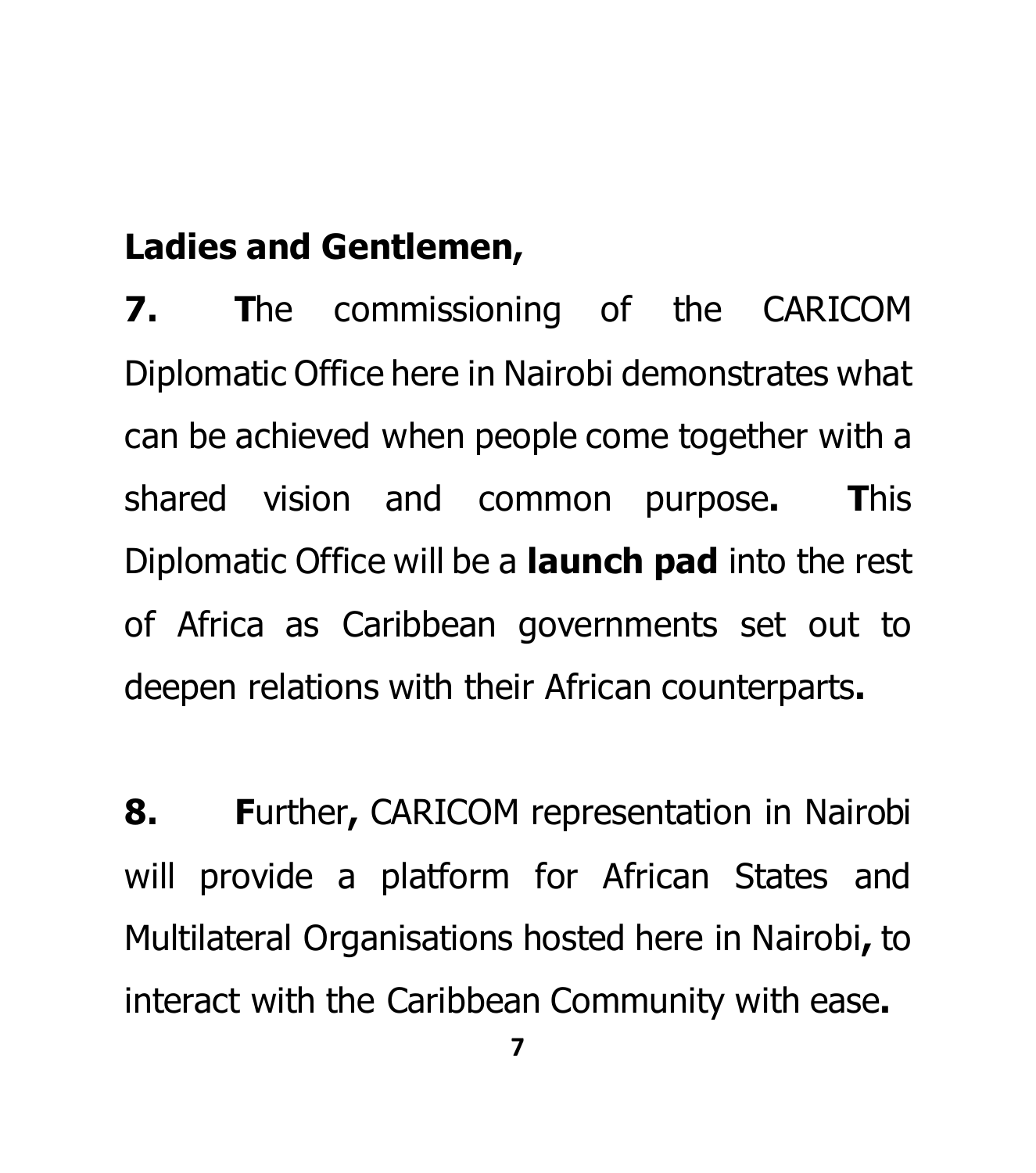## **Ladies and Gentlemen,**

**9. A**s you are aware**,** Nairobi hosts the global headquarters of the **United Nations Environment Programme (UNEP)** and the **United Nations Human Settlements Programme (UN-Habitat). T**he establishment of the CARICOM Office in Nairobi gives **proximity** to these leading environment agencies**,** which should make it easier to pursue one of the **top priority issues** for CARICOM member states**,** notably **environment and climate change.**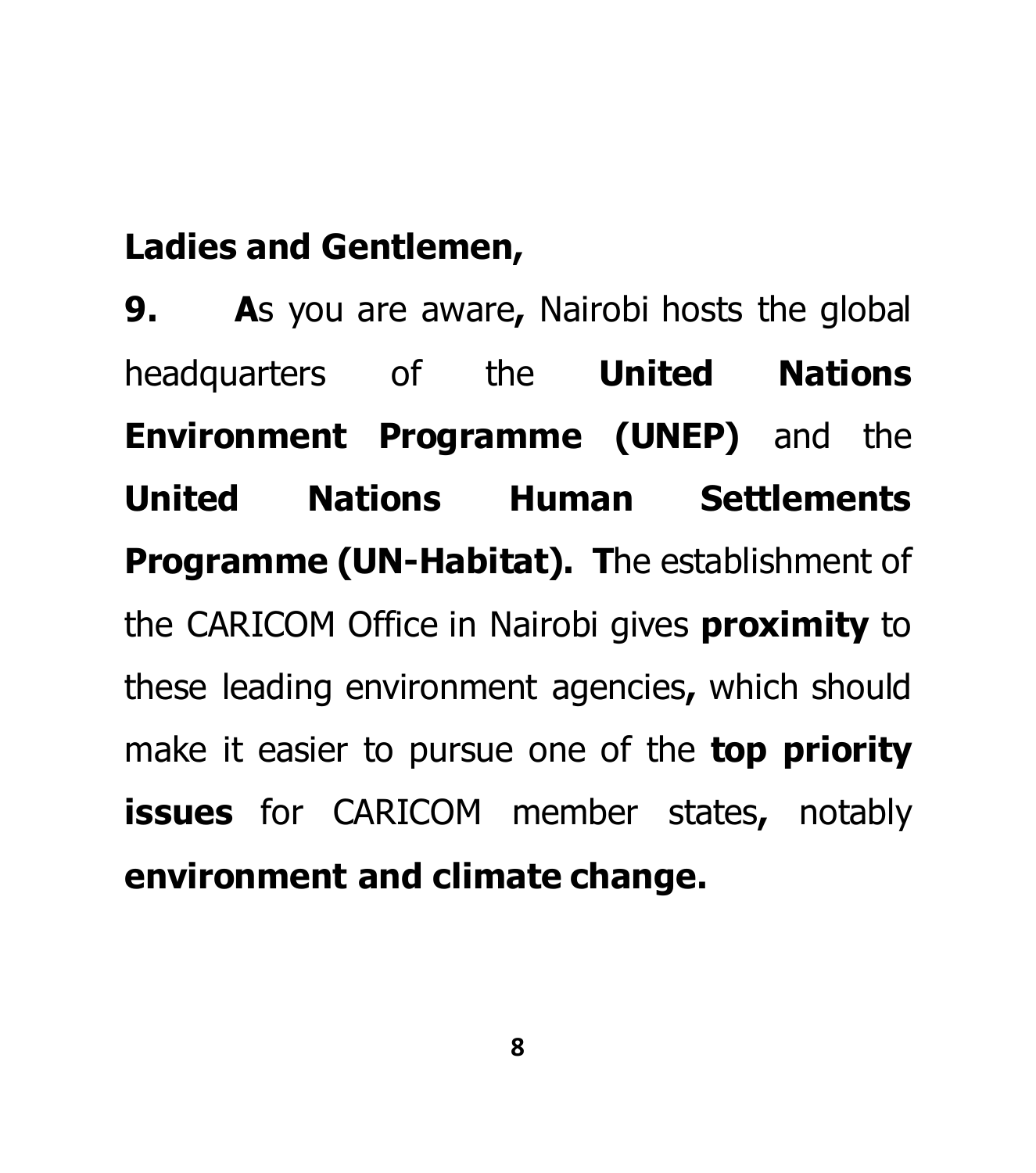**10. Hon. Minister,** I want to thank the CARICOM member states through you**,** for **choosing Kenya** as the **host for your diplomatic mission** and **the CARICOM Offices. I** am confident our continued engagement will strengthen **South-South cooperation,** promote the interests of the global South and advance Pan-Africanism**.**

**11. A**s I conclude**, I wish to reiterate Kenya's commitment to open a consulate in Barbados fairly soon.**